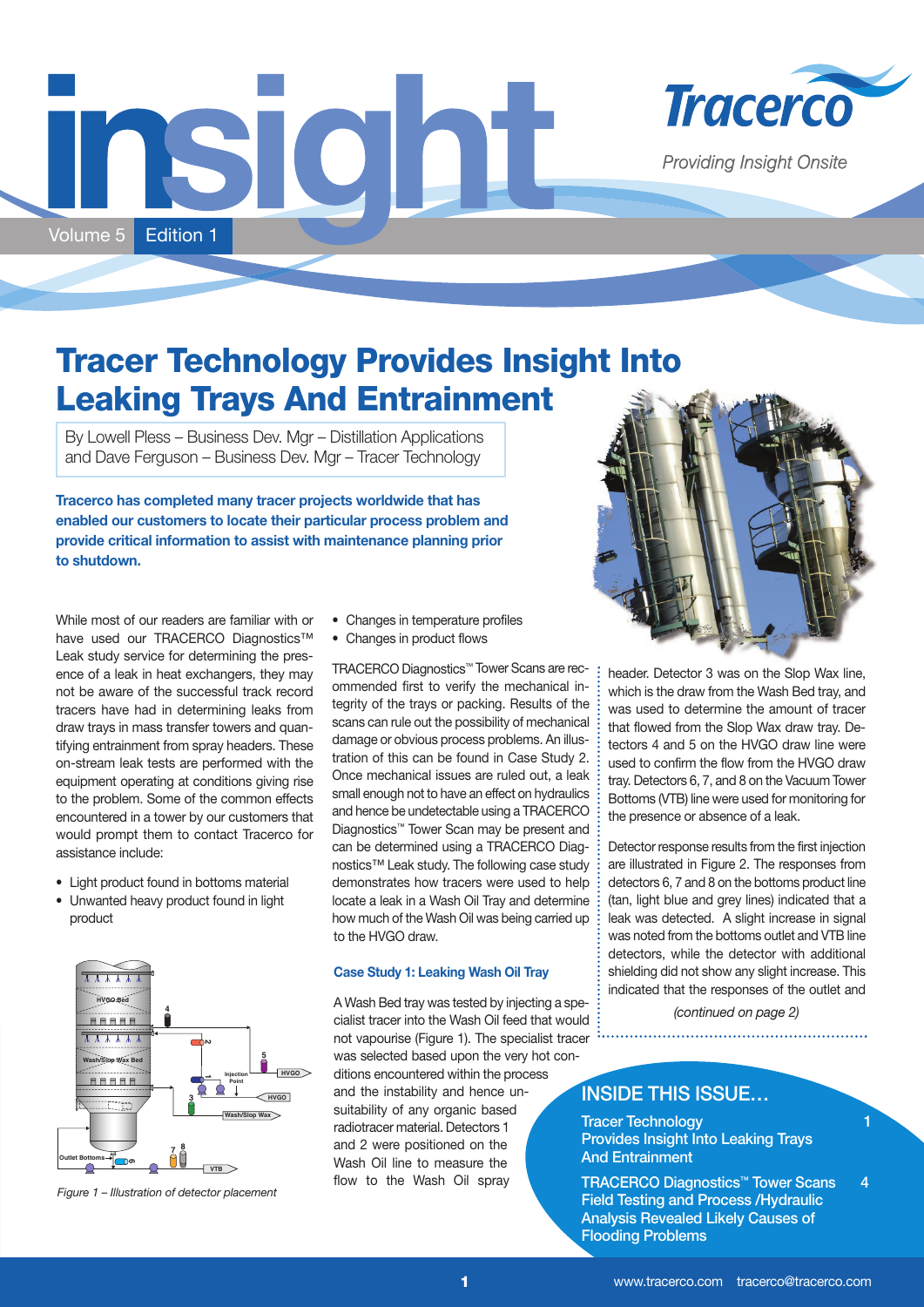## Leaking Trays

*(Continued from page 1)*

|                                                                      |              | <b>Amount of</b><br>tracer<br>injected for<br>calibration | <b>Amount of</b><br>tracer passing<br>detectors<br>during test |
|----------------------------------------------------------------------|--------------|-----------------------------------------------------------|----------------------------------------------------------------|
|                                                                      |              |                                                           | Ratio                                                          |
| $HVGO$ Leak Test Area $=$                                            | 12209        | 1 mCi<br>$=$                                              | 6.5 mCi 41%                                                    |
| $HVGO$ Calibration Area $=$                                          | 1874         |                                                           |                                                                |
| VTB Leak Test Area $=$<br><b>VTB Calibration Area <math>=</math></b> | 7797<br>1849 | 0.23 mCi<br>$=$                                           | $1.0m$ Ci<br>6%                                                |
| Slop Wax Leak Test Area $=$ 88914<br>Slop Wax Calibration Area =     | 6443         | 0.62 mCi                                                  | 8.6 mCi 53%                                                    |
| Amount of tracer injected for test $= 16.0$ mCi                      |              |                                                           |                                                                |



Table 1: Shows the calculated amount of tracer that Table 2: Shows volumetric flow from all four lines.

passed through the HVGO, VTB and Slop Wax Lines.

VTB line detectors were due to tracer that leaked into the stream and not from tracer in an adjacent line or vessel. The data confirmed that approximately 6% of the Wash Oil feed was leaking into the Vacuum Tower bottom. Approximately 41% of the tracer was carried up through the HVGO draw tray and exited through the HVGO line. (Table 1)

In addition to the first injection, further injections were made into the Slop Wax, HVGO and Vacuum Tower Bottoms product lines to measure flow rates. Injecting a known amount of tracer material into each of these lines allowed the leak test data to be analysed for total flow split providing the customer with accurate fractional flow into each line, as shown in Figure 3. Flow into the Wash Oil feed line was confirmed using detectors 1 and 2. The distance between the detectors was divided by the time between the centroids of the two tracer response peaks shown in Figure 3 to calculate the velocity of the fluid at line conditions. Conversions of fluid velocities into volumetric flow of all 4 lines are shown in Table 2.

#### **Conclusion**

Confirmation of a leak and its size in the Slop Wax draw tray provided the customer the justification to plan the repair for the next shutdown. In addition, the measurement of the degree of entrainment led to ideas to improve performance of the vacuum column. The leak and entrainment study provided data that was unavailable by any other means.

#### **Case Study 2: Saturates Gas Plant Absorber**

The following Saturates Gas Absorber case study demonstrates how two complimentary Tracerco Diagnostics applications, TRACERCO Diagnostics™ Tower Scan and the TRACERCO Diagnostics™ Leak Study service, can be used to provide a cost effective approach towards isolating a problem concerning unacceptable levels of water and off-spec product.

The gas absorber bottom product flows into the Debutanizer. Excessive water in the Debutanizer feed compromises it's performance and can create corrosion problems in downstream equipment. There are several pathways for water to get into the Saturates Absorber bottom product. (Figure 5) These include:

- Water leaking from the total draw Tray 5
- Excessive water level on draw Tray 5, resulting in water overflowing the vapour risers
- High water level in the water settler, resulting in carryover from settler to Tray 1
- Reboiler leak introducing steam with hydrocarbon vapour below Tray 1

The first stage of the study was to carry out a TRACERCO Diagnostics™ Tower Scan and neutron backscatter study of the column to verify the mechanical integrity of all the trays in the Absorber, paying particular attention to the liquid level on total draw Tray 5.

*(continued on page 3)*



*Figure 2 – Test results of the tan, light blue and grey line indicate a leak was found.*



Figure 3 – Shows the responses of the two detectors on the Wash Oil line as the tracer entered the Vacuum column.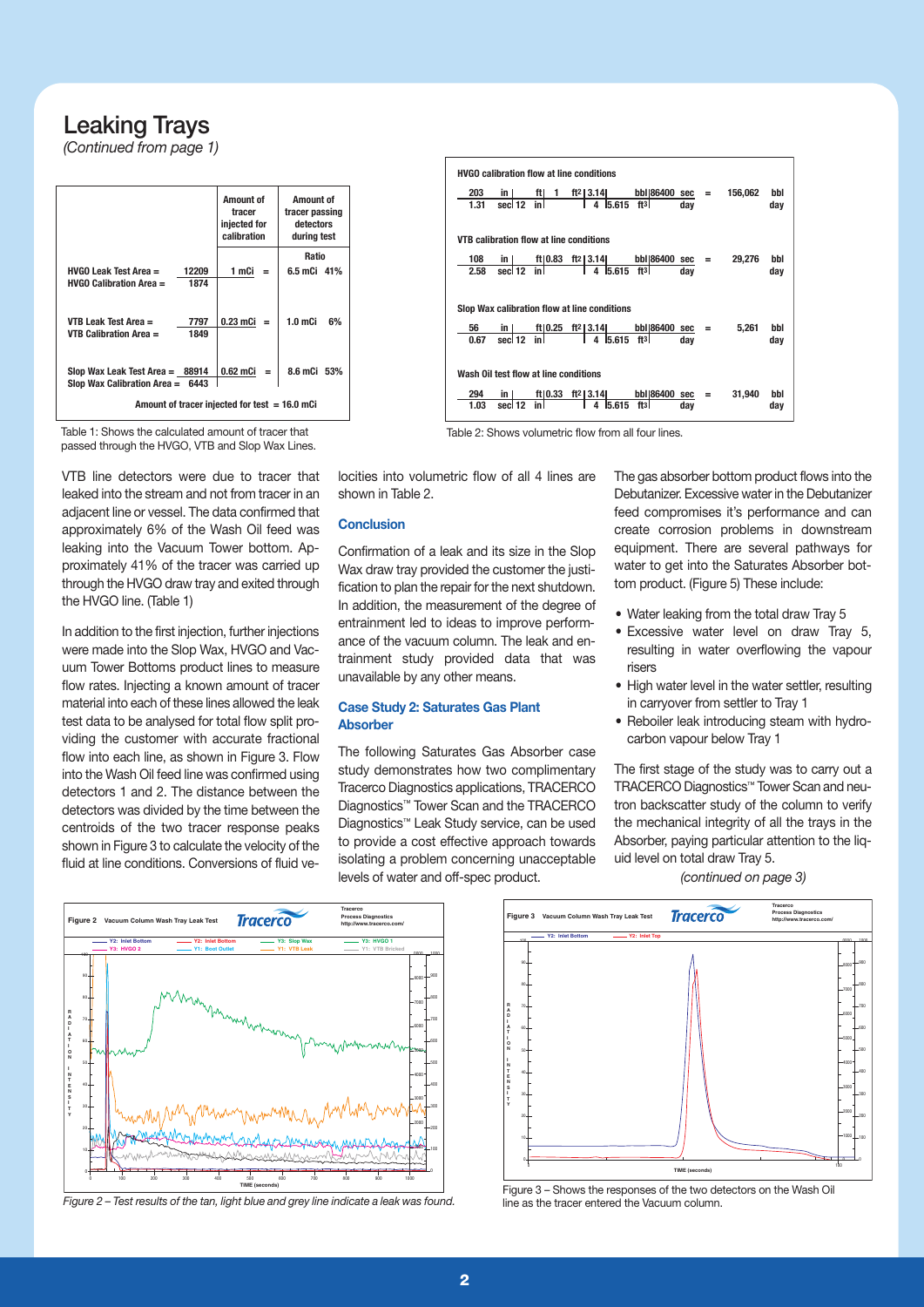## Leaking Trays

*(Continued from page 2)*

The TRACERCO Diagnostics™ Tower Scan results (Figure 4) ruled out the possibility of significant mechanical damage or obvious process problems. In addition the results indicated that Tray 5 was holding 9 inches of liquid, well below the 14 inch vapour riser height.

A TRACERCO Diagnostics™ Scan was performed to determine the location of the



Figure 4 – TRACERCO Diagnostics™ Tower Scan results confirmed that all trays were in place, and that the liquid level on the total draw Tray 5 was not high enough to allow the liquid to overflow the risers.



Figure 5 *Excessive water in the Absorber bottoms product not only limits debutanizer performance, but creates downstream corrosion problems.*

water/hydrocarbon interface in the Water Settler. This method was used to determine the difference between the aqueous and hydrocarbon phases. The water/hydrocarbon interface was actually in the boot of the Settler, making it extremely unlikely that water carryover could account for the water in the bottoms product.

With the most likely possibilities ruled out by the scans, it was suspected that water in the bottoms product was leaking past the chimney tray (Draw Tray 5) through a faulty seal weld or fatigue crack.

#### **Leak Study Verifies Plant Suspicions**

The next appropriate step for Tracerco was to conduct a leak study on Draw Tray 5 by injecting a short lived radiotracer into the condensate/distillation feed, and monitor its progression through the column using the detector placements illustrated in Figure 5.

Test results (Figure 6) confirmed a 4.5% leak past the chimney tray into the bottoms product. These test results matched with the results of the previous neutron test and confirmed that water from the settler was not getting back into the column.

#### **Conclusion**

As a result of the tests, the problem was precisely identified in a matter of days as opposed to weeks of trial and error. Knowing the cause and severity of the problem well in advance, the Saturates Gas Plant Absorber was shutdown and entered to discover a faulty seal weld on the leaking draw tray. The tray was repaired and

the Absorber was brought back on-line with minimal downtime.

#### **The Best On-line Source For Leak Detection**

While scans are used to identify mechanical integrity and process problems within columns, TRACERCO Diagnostic™ Leak studies provide additional techniques to analyse a particular problem on trays and packed beds. In some cases, a TRACERCO Diagnostics™ Tower Scan may serve to eliminate possibilities instead of providing a single conclusive answer. In some complex problem solving scenarios, it is necessary to run several tests or the same test at different rates to eliminate possibilities. In Case Study 2 scanning the Absorber was the first and most logical step in the troubleshooting process, but a scan by itself was not sufficient to pinpoint the problem. Conversely, if only a leak test had been performed, lingering questions would have remained concerning tray integrity. These questions would have had to be addressed during a shutdown, slowing down repair efforts and extending downtime.

TRACERCO Diagnostic™ Tracer studies are also used to determine the velocity, mean residence time, and plug flow characteristics of a process in addition to determining mass/flow relationships through flare lines or piping systems. If you would like to learn more about our scanning and tracer applications please contact a technical advisor to arrange a onsite presentation or visit our website at www.tracerco.com.



Figure 6 – Radiotracer was injected into the condensate feed to identify the leakage mechanism that was allowing water to progress past the total draw tray. Test results confirmed a 4.5% leak past the chimney tray into the bottoms product.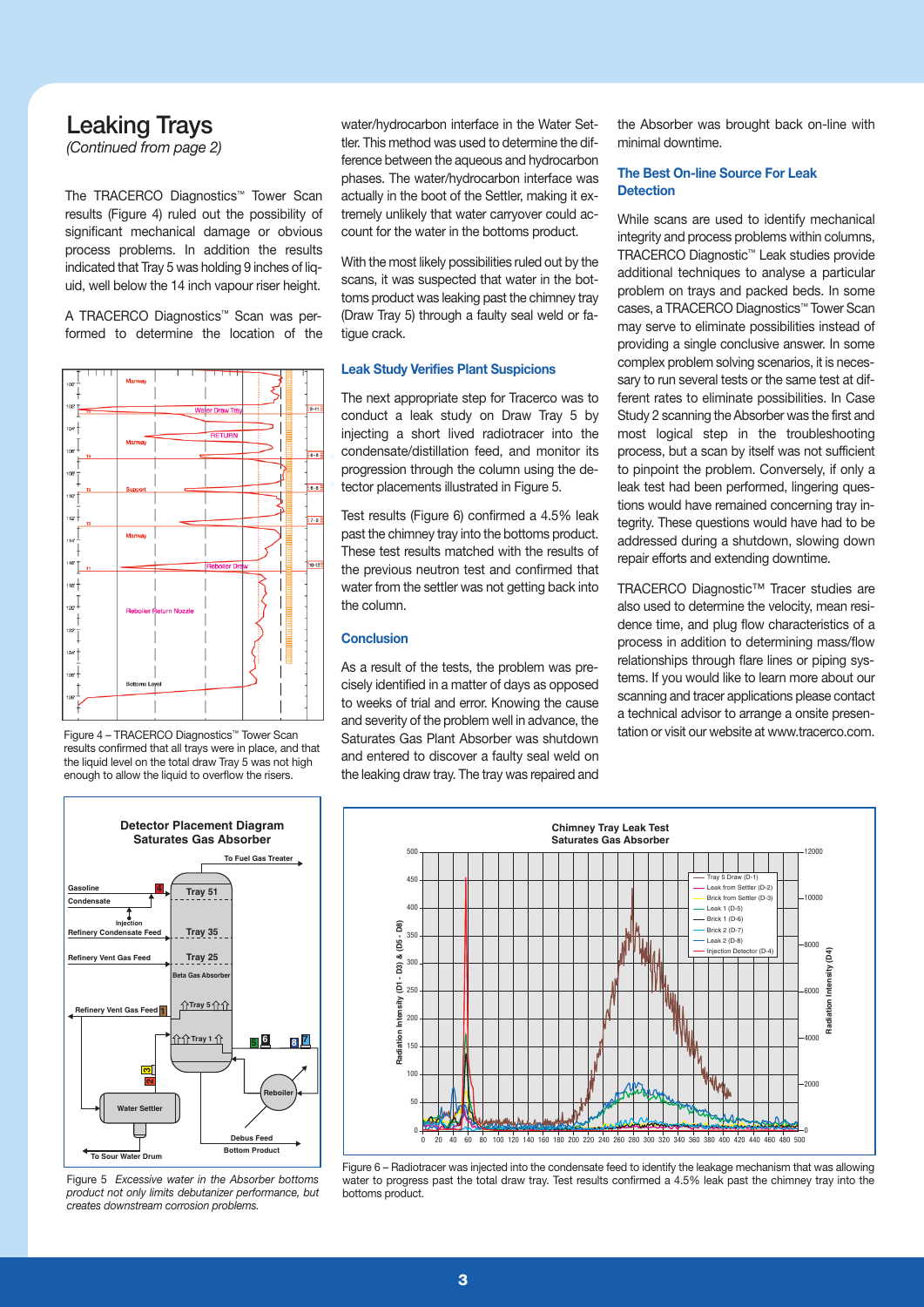# **TRACERCO Diagnostics™ Tower Scan Field Testing and Process/Hydraulic Analysis Revealed Likely Causes of Flooding Problems in a High Pressure Depropaniser**

By Lowell Pless, Tracerco Business Development Mgr – Distillation Applications

**TRACERCO Diagnostics™ Tower Scan and TRACERCO Diagnostics™ Scan (Neutron Backscatter) applications provided a clear picture on the root cause of flooding in the transition section of a Depropanizer tower. The Depropanizer tower with a large diameter top section and smaller diameter bottom section was field tested using these two Tracerco applications and studied to determine the cause of flooding. A two-phase feed entered the tower in the diameter transition zone. TRACERCO Diagnostics™ Tower Scan identified that the trays in the top section were flooding and liquid accumulation initiated in the transition zone.**

The High Pressure (HP) Depropaniser was a replacement tower as part of an expansion of an ethylene plant. On start-up, plant capacity was limited due to the performance of the HP Depropanizer – C4's in the overhead would go out of specification. In addition, when the plant approached design capacity, sharp increases in HP Depropaniser ΔP was observed.

Based on the process data available it seemed that the top section of trays in the HP Depropaniser were flooding. Rigorous checks of plant operating data versus simulation calculations showed no major deviations from the process design. A TRACERCO Diagnostics™ Tower Scan was performed to confirm the flooding, as well as to determine where the flooding was originating.

The scan confirmed that the top section of the HP Depropaniser was flooding. As seen in Figure 7 the flooding started at Tray 28 indicating that the downflow liquid from Tray 28 was restricted at the transition zone. However the initial scan could not provide sufficient information to answer the questions on the root cause of flooding:

- Was the flooding from entrainment or downcomer backup?
- Otherwise, what was restricting the liquid flow?

More scans as well as process and hydraulic analysis were required to understand the



flooding mechanism and the root causes.

#### **TRACERCO Diagnostics™ Tower Scan Field Tests**

To investigate the hydraulic abnormalities in the transition zone, two more TRACERCO Diagnostics™ Tower Scans were performed, one for active areas and one for downcomers, as shown in Figure 8. Scan 1 was performed across the active area by scanning parallel to the downcomer; Scan 2 was perpendicular through the downcomer.

Figure 9 is an expanded view of the two scans through the transition section. While the orientation of Scan 2 was not the preferred method for investigating the hydraulic condition of Tray 28's downcomer it did reveal some new information.

Scan 1 showed a level of aerated liquid on Tray 27 while Scan 2 showed Tray 27 operating dry, as seen in Figure 9. Within the highlighted area on Figure 9 Scan 1 (the blue



Figure 7 – *Initial scan showed that flooding started at Tray 28.*

curve) showed a response at Tray 27 signifying some dense material (liquid) on the active area of Tray 27. Conversely Scan 2 (red curve) *(continued on page 5)*



Figure 8 – *Scan line orientations* Figure 9 – *The liquid holdup or froth on Tray 27 appeared unsteady during the scans*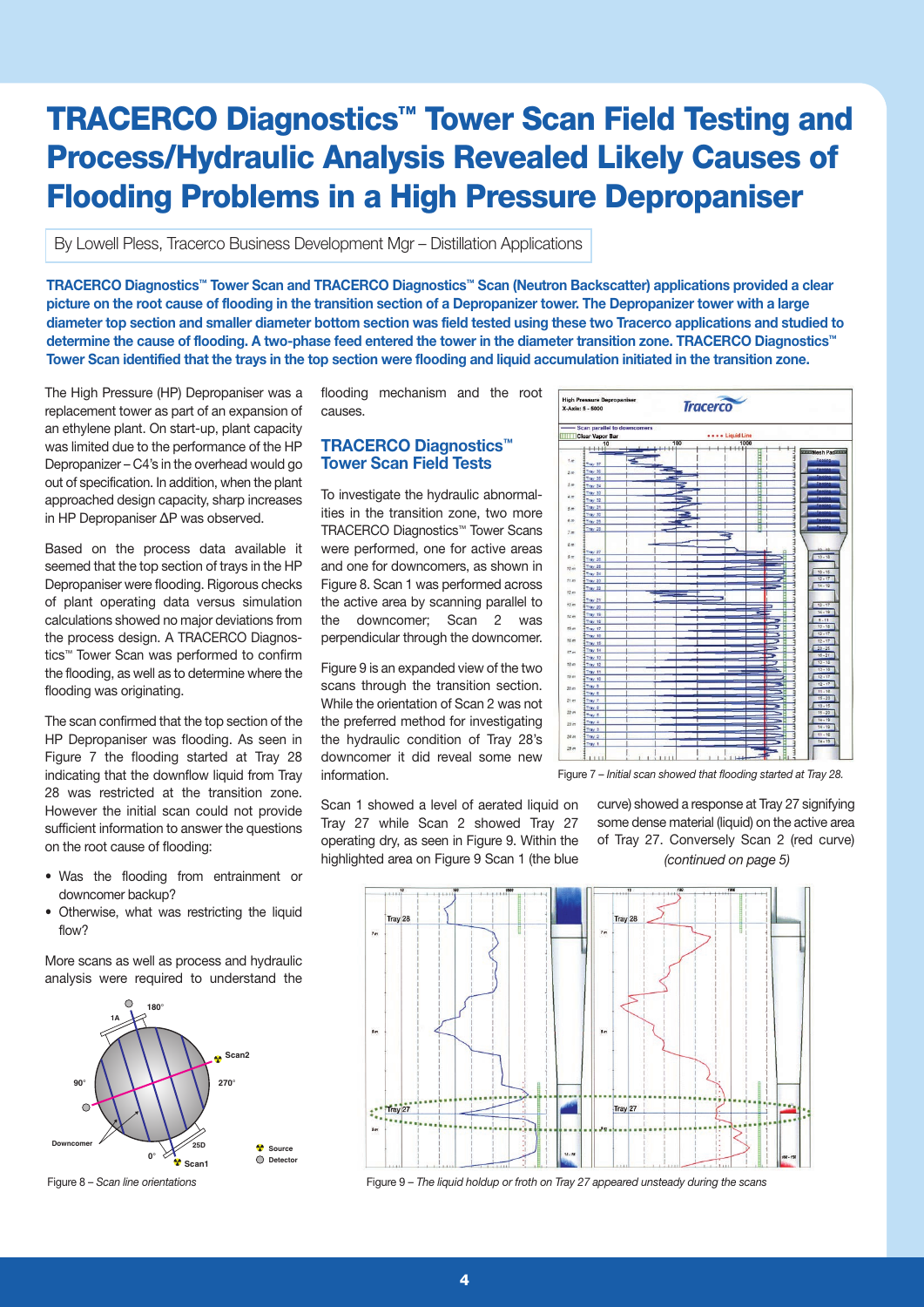## Flooding Problems

#### *(Continued from page 4)*

within the highlighted area showed nearly no response at Tray 27. There was no dense material i.e., no liquid holding on Tray 27. Since Tray 27 had been seen holding liquid there was no question that Tray 27 was intact mechanically. It was therefore determined to be due to a lack of liquid downflow from Tray 28 above due to a severe restriction. Reconciling this data with plant process information confirmed that as the pressure drop or flooding severity increased and was prolonged, Tray 27 dried up confirming that the downcomer from Tray 28 was indeed restricted.

The scan results and process data made it very clear that there was some form of liquid flow restriction through the downcomer of Tray 28. The question now was, "What was causing the flow restriction? Was there something physical causing the flow restriction or could vapour be bypassing upwards through the downcomer? Evidence indicated that vapour flow was a possibility from the feed up the downcomer from Tray 28. At this point everyone involved, especially plant management required "proof-positive" that the hypothesis of vapour bypass up Tray 28's downcomer was actually happening.

#### **Verifying the Vapour-Bypassing with TRACERCO Diagnostics™ Scans**

Under most circumstances a TRACERCO Diagnostics™ Tower Scan through tray downcomers is the recom-mended approach. However there were some extraordinary reasons why this was not the best approach in the circumstance of this HP Depropaniser. The



Figure 10 – *The transition section imposed challenges to gamma scans*



Figure 11 *TRACERCO Diagnostics™ Scans of the downcomer in transition section*

physical structure of the HP Depropaniser, top large diameter and bottom smaller diameter, is somewhat challenging for a TRACERCO Diagnostics™ Tower Scan, as shown in Figure 10. As the gamma source and detector travel down through the transition zone, the source and detector are essentially hanging "in the air", instead of maintaining contact against the walls. Due to limited access through the transition zone this was unavoidable on this tower. Any slight change in position can affect data gathered.

Additionally the diameter constantly changes through the transition zone. Even if it was possible to maintain the source and detector against the column wall, for each drop in elevation the radiation counts at the detector will vary based on the constantly changing diameter. It could be possible, even if improbable, that a change in internal process density would be negated or exaggerated by the change in diameter or distance from source to detector.

Ideally the best way to carry out a TRACERCO Diagnostics™ Tower Scan on tray downcomers is to scan parallel to the downcomer walls while the radiation beam passes through the middle of the downcomer. Given the physical features discussed above coupled with the relatively narrow downcomer area, a TRACERCO Diagnostics™ Tower Scan was not going to provide the kind of detail information desired about the operating condition of the downcomer through the transition zone.

The best approach to scan through the downcomer in the transition zone was to scan with neutrons. Neutrons essentially measure the hydrogen concentration of the material in

front of the neutron source/detector apparatus. In this case a large response was expected where hydrocarbon liquid was present and a smaller response where vapour or less liquid was present.

The scan started above the opening of Tray 28's downcomer and proceeded down to below the bottom of this downcomer. The black curve in Figure 11 shows the results from this scan. At the bottom of the downcomer where one would expect liquid the neutron response instead showed vapour. There was a "liquid" response further up in the downcomer, several centimeters from the bottom. The reasoning was that this was due to a layer of highly aerated liquid or foam suspended in the downcomer by the vapour. Furthermore, simultaneous neutron readings were taken on the active area of Tray 27 and it was seen to be void of any substantial level of liquid.

Thus the neutron scans validated the hypothesis that vapour was blowing back up the downcomer of Tray 28 and preventing liquid from down-flowing out of the top section, thus flooding the top of the HP Depropanizer.

#### **Solving the Flooding Problem**

With a clear picture of the root cause of flooding in the transition section, several steps were proposed and installed to correct the configuration of the HP Depropaniser feed zone.

After the modifications were installed, the HP Depropanizer and the unit were restarted. The unit was able to demonstrate design capacity in a successful plant test run with no further symptoms of flooding.